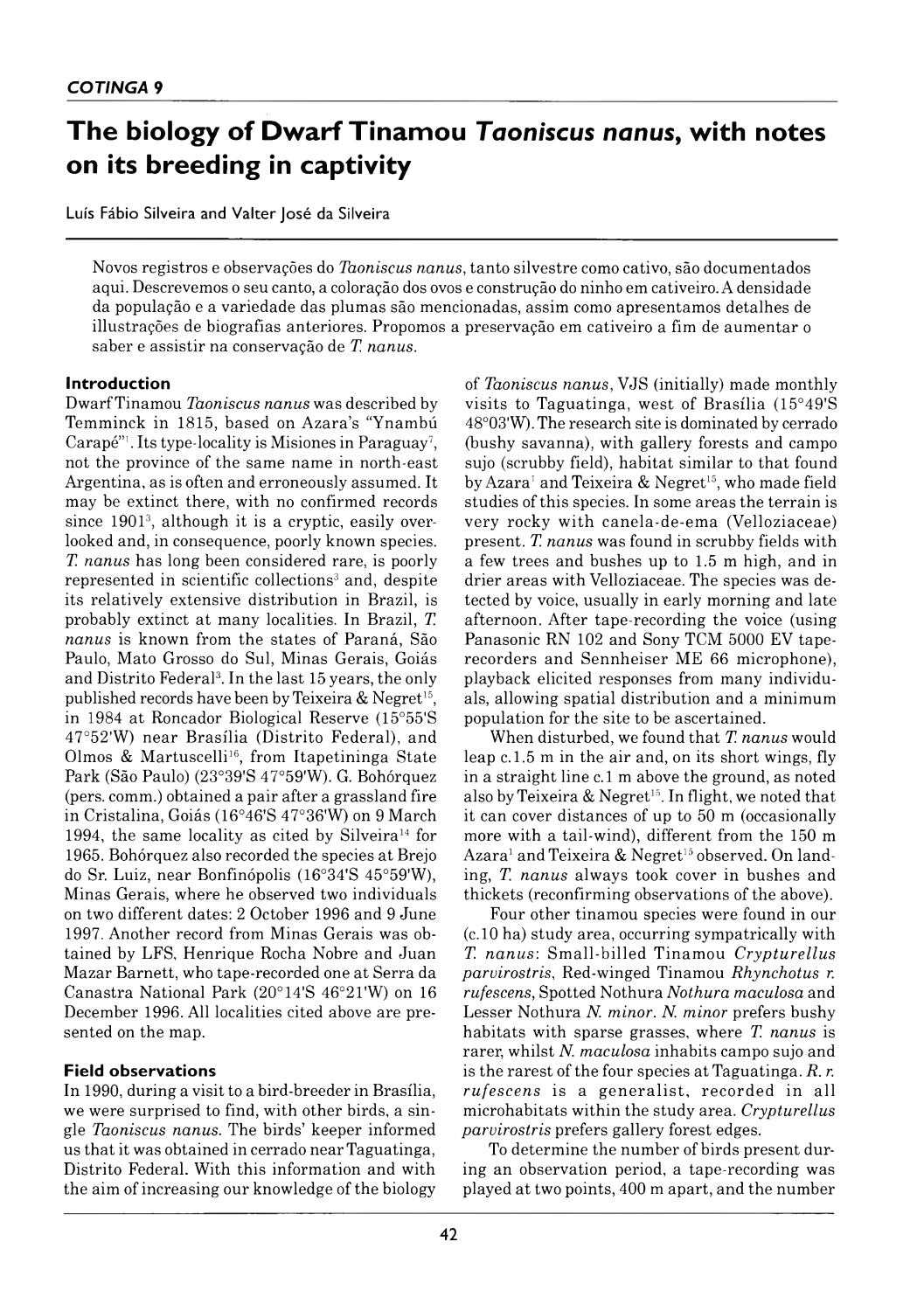and location of responding individuals noted. Vocalising increases significantly in September –January, which is apparently the breeding season, but only data from February-May were considered, as during the breeding season responserate increases and territory-size decreases. increasing the possibility of double counting. Outside the breeding season, responses from four birds at one site and three at another were frequently obtained in an area of c.2 ha. *Contra* Silveira<sup>14</sup>, who stated that *T. nanus* occurred in groups of up to 12, all of our observations involved single birds or pairs.

# **F ood**

Food was first recorded by Azara<sup>1</sup>, who observed captive birds eating spiders and corn. Teixeira & Negret<sup>15</sup> observed *T. nanus* searching for arthropods and seeds of Graminae, and extracting termites from their nests. The two birds obtained by Bohórquez at Cristalina were analysed by us; their stomachs contained small Graminae seeds (not specifically identified) and small stones.

#### **Predators**

Potential predators of *T. nanus* recorded during our study included White-tailed Hawk *Buteo albicaudatus* (seen eating a *Nothura minor*, identified by its rem ains), A plom ado Falcon *Falco femoralis* and American Kestrel *F. sparverius.* Burrowing Owl *Speotyto cunicularia* is also a potential predator, but analysis of 20 pellets around their burrows revealed only beetle and rodent remains.

# **Captive breeding**

We studied six captive *T. nanus* housed by the same keeper who had apparently captured the bird which prompted this study. The birds were captured by hand, when they landed in bushes and were tem porarily unable to fly, a fact also noted by Azara<sup>1</sup>. Two were captured in September 1993 and four in September 1995. They were kept in pairs (see plum age discussion), in the hope that they might breed, in an enclosure 1.5 m wide, 3 m long and 2 m high. The enclosure's earth floor was planted with grasses from the cerrado. Contrary to other tinamous, which usually fly into the walls of enclosures and die (pers. obs.), *T. nanus* proved extremely docile in captivity, seeking shelter in the planted grass thickets. They quickly accepted all food items offered (canary-seed, millet and mealworms), principally feeding at dawn. Azara<sup>1</sup>, who first kept the species in captivity, had already noted this docile behaviour, comparing *T. nanus* with a "domestic fowl". Within a few months they started singing, principally at dawn and in the evening.



Map showing recent records of Dwarf Tinamou *Taoniscus nanus* in Brazil. Selected states: DF = Federal District; GO = Goiás; MG = Minas Gerais; SP = São Paulo (coordinates from IBGE, 1995<sup>5</sup>): 1. Roncador Bitapological Reserve (15°55'S 47°52'W); 2. Taguatinga (15°49'S 48°03'W); 3. Bonfinópolis (16°34'S 45°59'W); 4. Cristalina (16°46'S 47°36'W); 5. Serra da Canastra National Park (20°14'S 46°21'W); and 6. Itapetininga State Park (23°39'S 47°59'W).

When singing, the captive *T. nanus* assumed a posture similar to *Nothura* spp., slightly opening its bill and raising its neck. The voice is a series of simple whistles  $(c.38-40)$  with a mean duration of  $35-40$  seconds, starting with an upward trill *pe..pe..pe..pe..* becoming a monotonous *peet..peet.. peet..peet..* similar to a cricket, and comprising the longest part of the song (see sonagram). In response to a strange noise, they would lift the neck and body, searching for the source of disturbance, and remain in this posture for several seconds (see photo 1).

In December 1993, the first captured pair laid a clutch of three eggs in a small, spherical nest which the birds had built of grass and small leaves, with a lateral opening (see photo). The eggs were relatively large (mean 36 × 18 mm), ellipsoid, sim ilar to those of *N. maculosa* but slate in colour (see photo). The eggs were placed in an incubator and exam ined after a week: they were fertile but after 15 days the embryos died. The pair responsible for this clutch died in 1994. Two other birds captured in September 1995 adapted poorly to captivity and died quickly. The final two individuals were paired until late April 1996, having survived 2.5 years in captivity, when during a sudden chill one perished.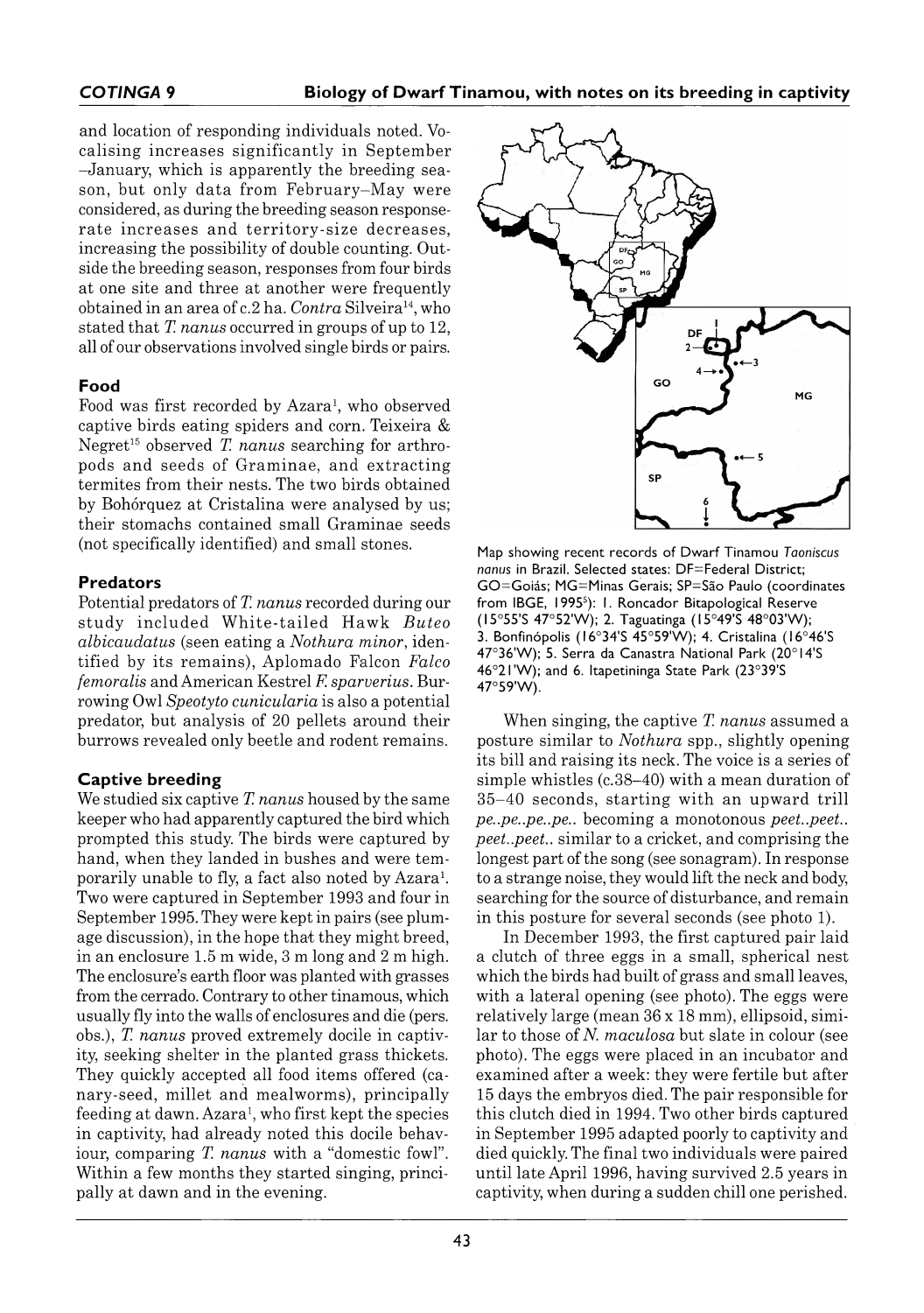

Sonagrams of Dwarf Tinamou Taoniscus nanus.

Two types of voice were recorded. The first is a cricketlike trill composed of short (c. 40 ms duration) whistles at c.4 kHz, and delivered at a rate of c.12/s (sonagram 1); and the second is a series of longer (c.0.1 s duration) whistles delivered at the same pitch but more slowly (c.2) notes per second) (sonagram 2). A second bird appears to be the source of the rapid series of shorter notes at the end of this sequence. L. P. Gonzaga prepared the sonagrams in the Laboratory of Bioacoustics at the Departament of Zoology of the Federal University of Rio de Janeiro with a Macintosh computer acquired with the support of Fundação Universitária José Bonifácio, using Canary 1.2 software (Bioacoustics Research Program, Cornell Laboratory of Ornithology, USA). Recordings are deposited in the Arquivo Sonoro Elias Coelho [ASEC/LFS 007-A/1/1 (sonagram 1) and ASEC/LFS 007-A/1/3 (sonagram 2)]. Filter Bandwidth: 267 Hz.

The remaining bird survived until the end of our observations. *T. nanus* appears highly susceptible to temperature variation in captivity, presenting symptoms suggestive of respiratory tract infections which cause their swift demise. Azara<sup>1</sup> kept two birds for three days and Silveira<sup>14</sup> kept some in Brasília Zoo, the longest-lived of which survived for at least six months.

#### **Discussion of published illustrations**

In published illustrations2,4,8,10,11, *T. nanus* appears to have relatively long legs and toes, like a small *Nothura*. Our observations agree with Teixeira & Negret<sup>15</sup>, in that *T. nanus* appears almost to slide over the ground as it walks, due to its short legs. Small size is not apparent in illustrations and size scale errors are also present, *T. nanus* appearing larger than it really is compared to other species depicted on the same plate<sup>8,10,11</sup>. Iris colour is also incorrectly depicted as  $red^{10,11}$ , black<sup>2,4</sup> and brown<sup>8</sup>.

Our observations indicate that the iris is yellow (see photo 3) sometimes being a little lighter or darker but never red, black or brown, thus agreeing with Teixeira & Negret<sup>15</sup>. Most authors have never seen a live *T. nanus* or colour photograph of the species, basing their information solely on museum material. These errors have apparently occurred because *T. nanus* is extremely rare in collections and available specimens are old with few notes on soft part coloration on their labels. It is noteworthy that a specimen from the United States National Museum of Natural History (USNM-no. 310543) has the iris colour (yellow) labelled. In most cases, leg (pinkish) and bill (lower mandible light pink, upper mandible black) colour are described or illustrated correctly, with the exception of Blake<sup>2</sup>, where the bill appears wholly black.

#### **Sexual dimorphism and colour variation**

Vent colour varies from pure white to ochraceous yellow. In the nesting pair, this difference was striking (see photo), leading us initially to speculate that the difference was due to sexual dimorphism, the male being that with the ochraceous vent (see photo). Two unsexed specimens in the Museu de Zoologia da Universidade de São Paulo-MZUSP (nos. 9653 and 10953) have the belly ochraceous, one of which (no. 10953, from Bartira, São Paulo) is labelled as having "female characters" written in a different letter type and clearly post-dating the original label. The other lacks locality and sex data, it being labelled as "from museum exposition". The breeding female had a near white belly. Two specimens examined by H. Alvarenga (pers. comm.) at the USNM have white abdomens (specimen no. 308890 is labelled male and no. 310543 is unsexed). Azara<sup>1</sup> observed six birds, all apparently with white vents. Miranda-Ribeiro<sup>6</sup> noted sexual dimorphism based on the size of the uppertail-coverts, those of the male being longer. Teixeira  $\&$  Negret<sup>15</sup> noted no significant sexual differences in *T. nanus,* re porting that both sexes "have more or less the same general pattern". *T. nanus* may have plumage morphs, as we have observed in other tinamous, e.g. *Nothura minor* and *N. maculosa,* but inform ation to clarify or confirm this is lacking. Another plumage variation, observed by Teixeira  $&$  Negret<sup>15</sup> is the colour of the primaries, plain ashy black or slightly marbled.

# **Threats**

At the study site, *T. nanus* is threatened by the extension of a highway running alongside the cerrado (and by the consequent increase in machinery and domestic traffic), which will destroy a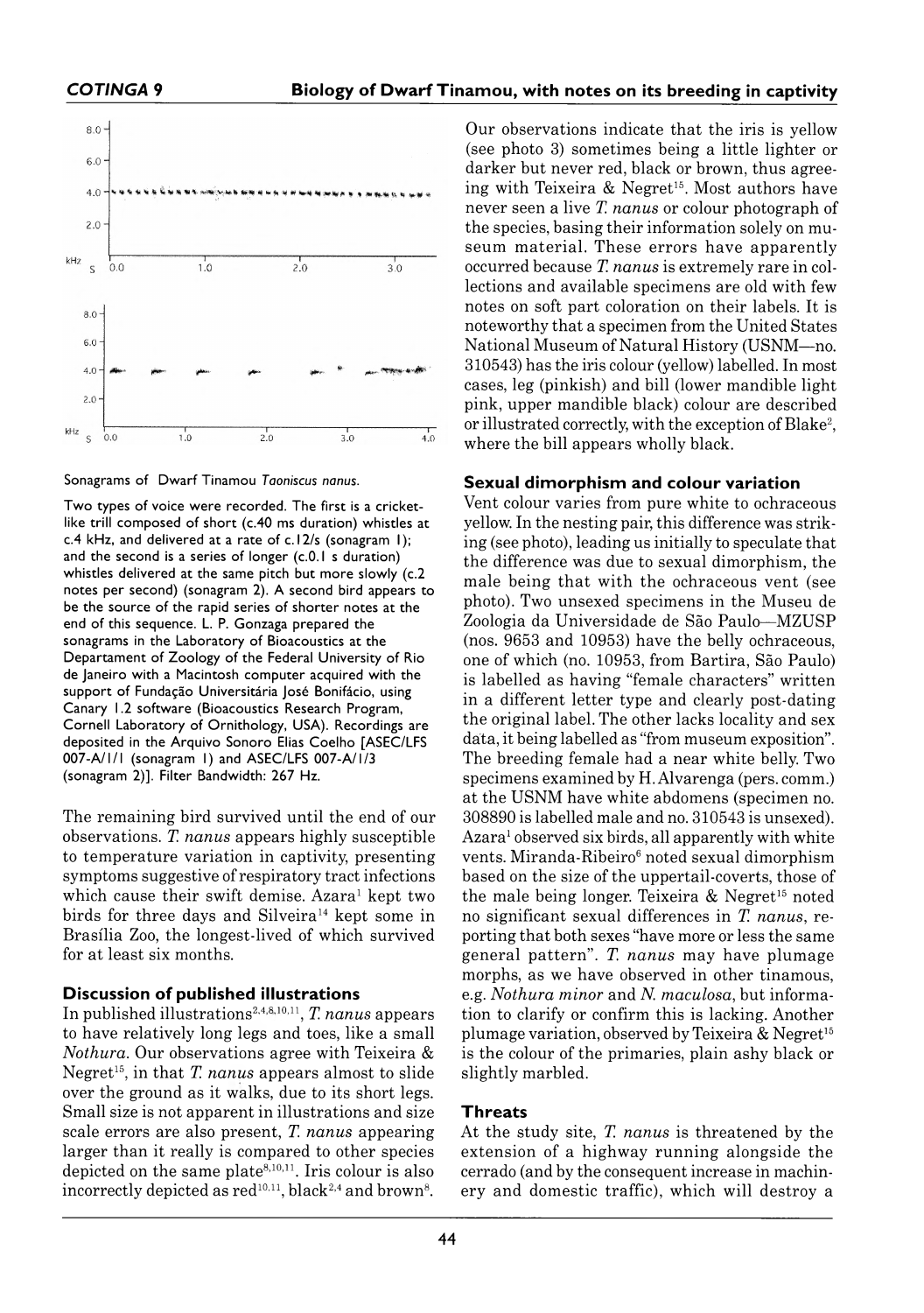#### **COTINGA** 9 **Biology of Dwarf Tinamou, with notes on its breeding in captivity**









- 1. Dwarf Tinamou *Taoniscus nanus* in alert position (Roberto Murta)
- 2. Nest and egg of Dwarf Tinamou *Taoniscus nanus* (Valter Silveira)
- 3. Close-up of Dwarf Tinamou *Taoniscus nanus*, showing bill colour and yellow iris (Roberto Murta)
- 4. Breeding pair of Dwarf Tinamou *Taoniscus nanus*, showing individual plumage differences (Valter Silveira)

significant area of the species' habitat. To what extent the local population will be affected by such encroachment is unknown. Brasília and its satellite cities suffer from illegal land development and in the study site some invasions have occurred in recent years, further reducing the available habitat. Another threat comes from collectors of "minhocuçu" (*Rhinodrilus alatus*—Oligochaeta) who, in groups of up to 20 with shovels and hoes, can damage up to c. 20  $m^2$  of cerrado in a day, digging for this worm (which is used to catch fish). *T. nanus* and other tinamids are sensitive to such disturbance, never singing in areas of upturned soil and only returning once the vegetation has recovered. *T. nanus* is also at risk from illegal fires lit in the area, which have been known to burn 70% of the total area of cerrado (pers. obs., August 1997).

The status of *T. nanus* requires clarification throughout its range. Its small size and the lack of knowledge of its vocalisations has probably resulted in the species going under-recorded, and its critical situation receiving less notice. The greatest threat facing *T. nanus* is cerrado destruction in central Brazil, caused by the expansion of soyabean and corn monocultures, and tree-felling for the coal industry<sup>3</sup>.

In the same area as *T. nanus,* other threatened  $(T)$  or near-threatened  $(N)$  species<sup>3</sup> were observed: Lesser Nothura (T), Sharp-tailed Tyrant *Culicivora caudacuta* (N), Cock-tailed Tyrant *Alectrurus tricolor* (N) and Black-bellied Seedeater *Sporophila melanogaster* (N). O ther cerrado specialists also occur in the area, e.g. White-rumped Tanager *Cypsnagra hirundinacea*, Collared Crescentchest *Melanopareia torquata* and Plumbeous *Sporophila plumbea* and White-bellied Seedeaters *S. leucoptera.* More extensive studies and a conservation plan are required to ensure this im portant area does not disappear. As pointed out by Silva<sup>13</sup>, the conservation of biological resources in the cerrado region has received little attention in recent decades. It is very important that international conservation agencies include cerrado among the highest priorities for conservation in the Neotropics.

#### **Conclusions**

The attempt to breed *T. nanus* in captivity was worthwhile, despite the problems encountered. System atic breeding of the species in captivity should be attempted as a means to conserve the species. Captive breeding can be efficient in maintaining threatened species, e.g. Red-billed Curassow *Crax blumembachii* and Solitary Tinam ou *Tinam us s. solitarius,* which have been proven to breed in the wild, following their réintroduction (Roberto Azeredo pers. comm.). The